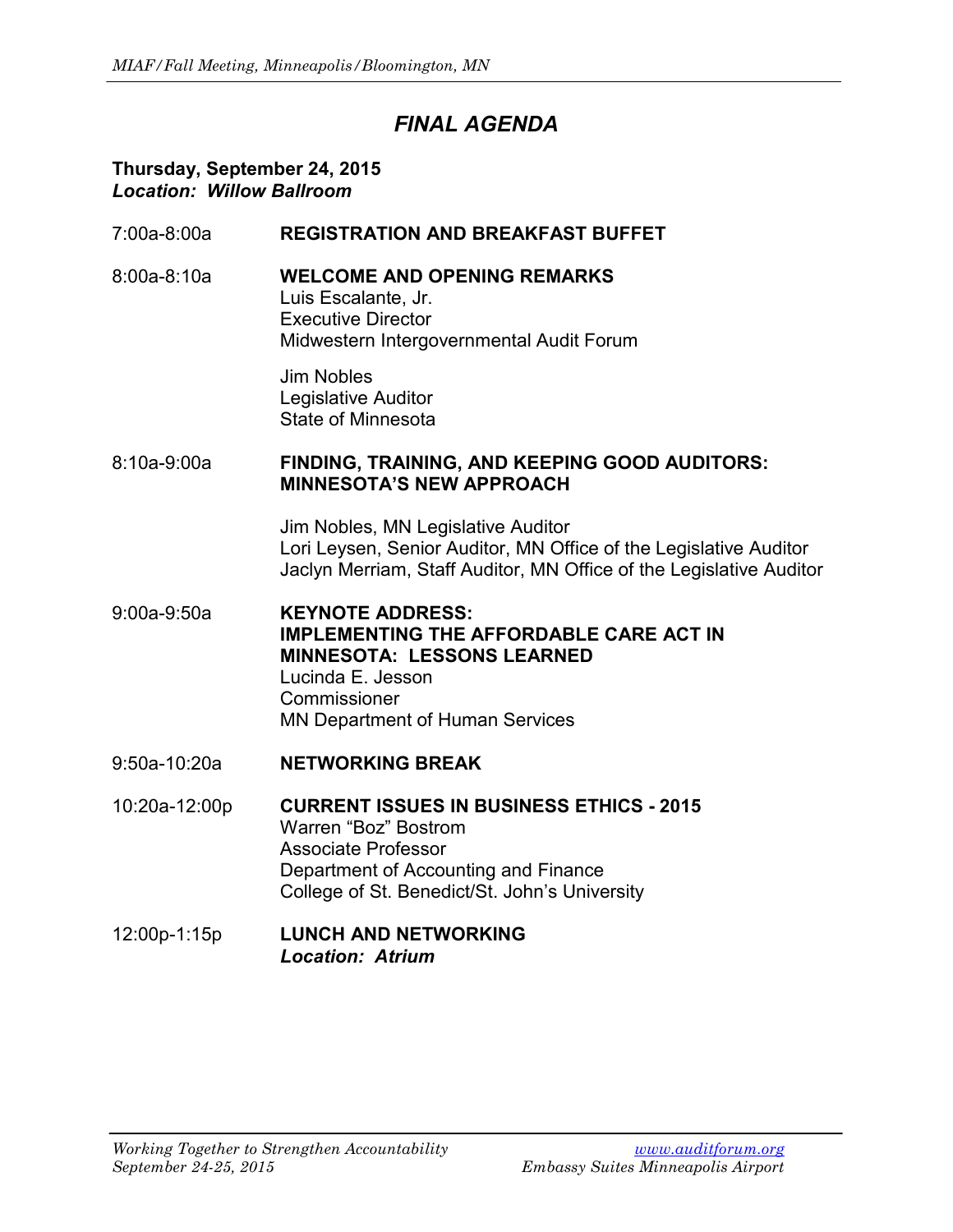### **Thursday, September 24, 2015 (Continued)** *Location: Willow Ballroom*

#### 1:15p-2:05p **PUBLIC PENSIONS: THE NEW FINANCIAL REPORTING AND AUDITING CHALLENGES**

Cheryl Jahnke, Finance Project Manager, MN State Retirement System

Barb Ruckheim, Statewide Accounting Director, MN Department of Management and Budget

Sonya Johnson, Audit Manager, MN Office of the Legislative Auditor

**Moderator:** Jim Nobles, MN Legislative Auditor

2:05p-2:20p **NETWORKING BREAK**

#### 2:20p-3:10p **ELIGIBILITY DETERMINATIONS FOR MEDICAL ASSISTANCE UNDER THE AFFORDABLE CARE ACT**

Laurie Grussing, Section Manager, Program Compliance and Audits, MN Department of Human Services

Marti Fischbach, Director, Employment and Economic Assistance, Dakota County, MN

Laura A. Wilson, Audit Coordinator, MN Office of the Legislative Auditor

## **Moderator:**

Jim Nobles, MN Legislative Auditor

3:10p-3:35p **NETWORKING BREAK**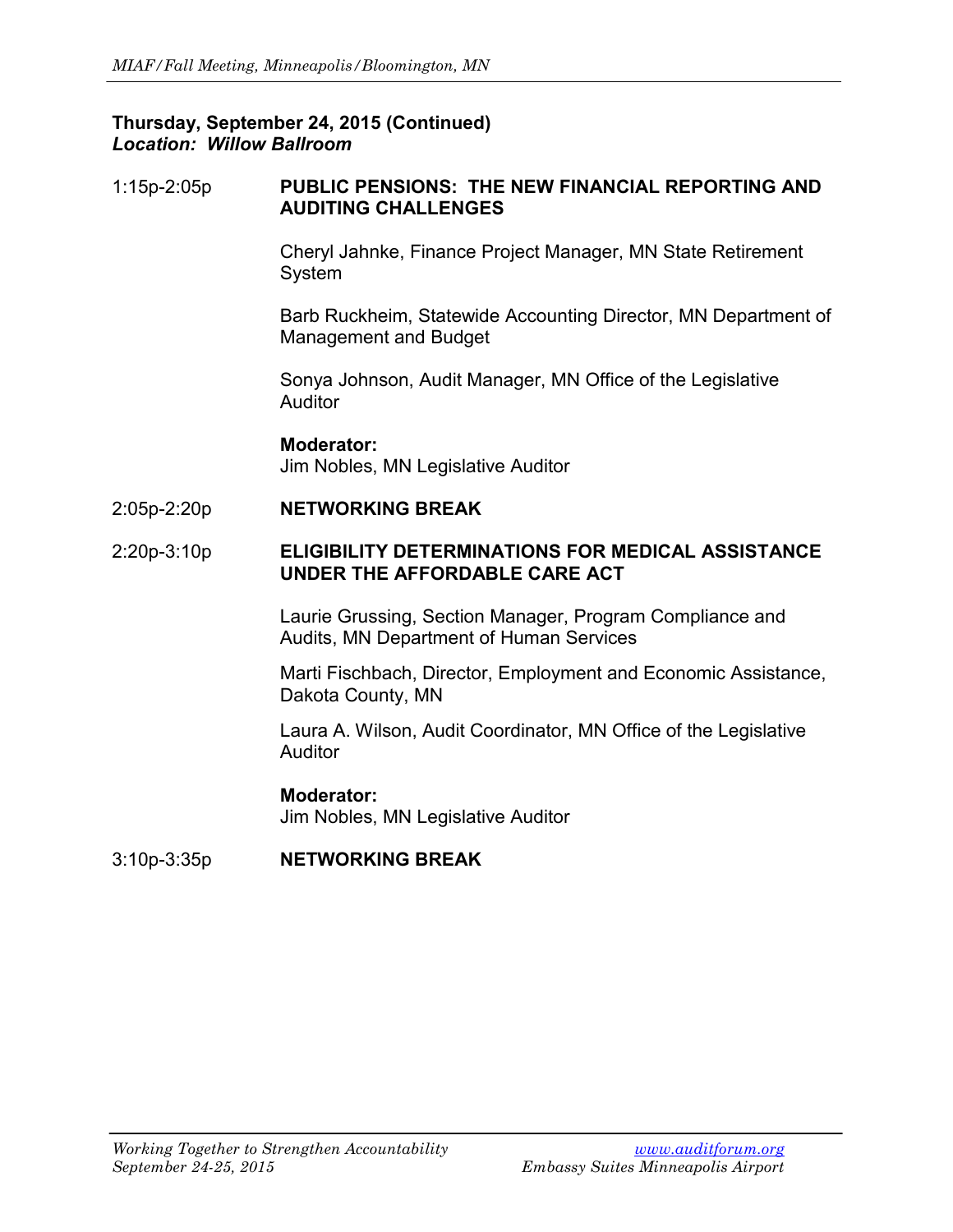### **Thursday, September 24, 2015 (Continued)** *Location: Willow Ballroom*

## 3:35p-5:15p **HOW INTERNAL AUDITORS STRENGTHEN ACCOUNTABILITY**

Gary L. Johnson, Director of Internal Audit, MN Department of Human Services

Jamie Majerus, Internal Audit Manager, MN Judicial Branch

Amy E. Jorgenson, Director of Internal Audit, MN Department of **Health** 

Gail L. Klatt, Associate Vice President, Office of Internal Audit, University of Minnesota

**Moderator:** Jim Nobles, MN Legislative Auditor

## 5:15p **ADJOURNMENT**